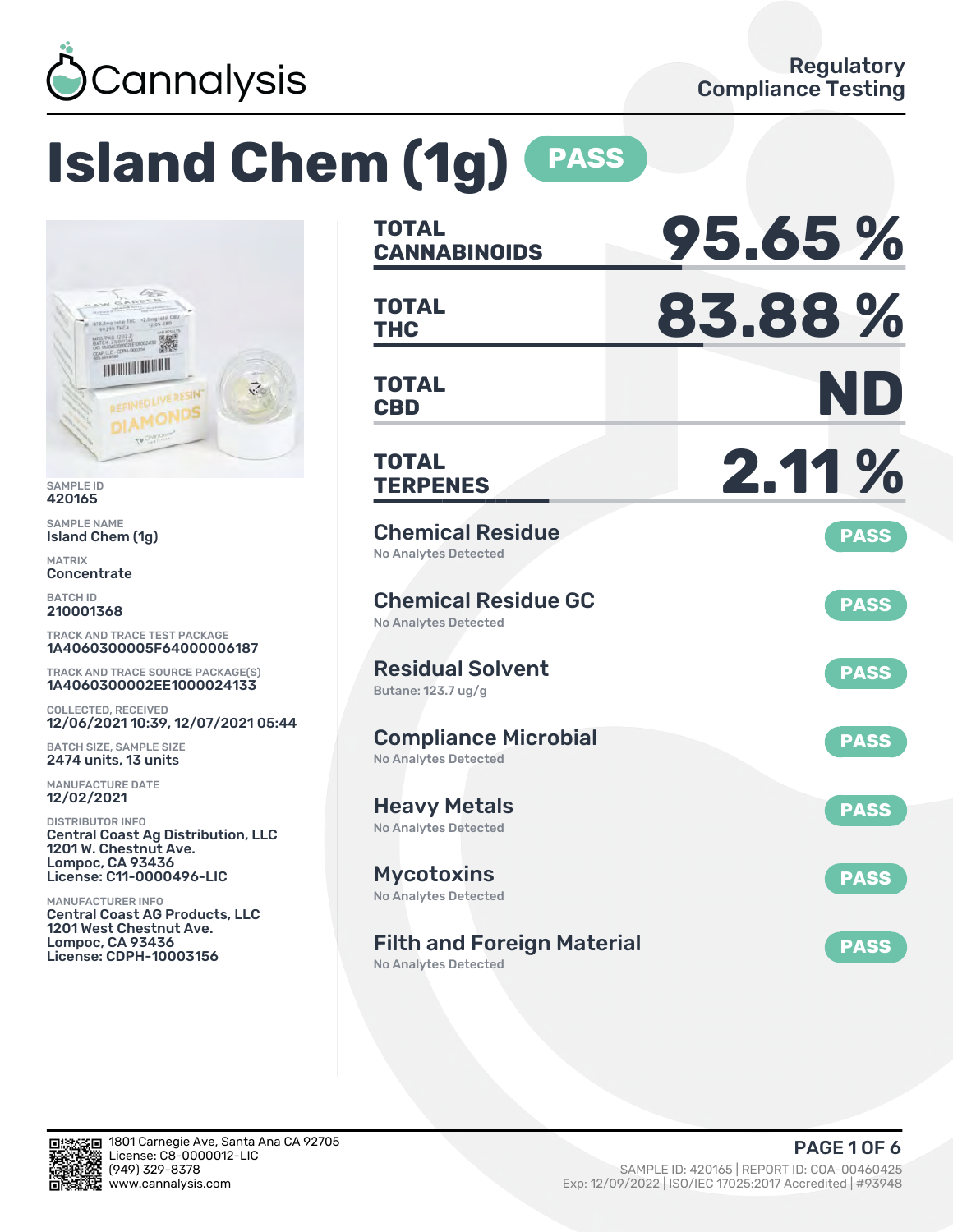

# CANNABINOID ANALYSIS

Total THC,CBD value(s) have been decarboxylated.

| TOTAL THC:          | 838.8 mg/g (83.88%), 838.8 mg per package |
|---------------------|-------------------------------------------|
| TOTAL CBD:          | ND                                        |
| TOTAL CANNABINOIDS: | 956.5 mg/g (95.65 %)                      |

UNIT OF MEASUREMENT: Milligrams per Gram(mg/g)

| <b>ANALYTE</b>         | <b>RESULT</b>        | <b>LOD</b> | <b>LLOO</b> | <b>ANALYTE</b>   | <b>RESULT</b> | <b>LOD</b> | <b>LLOO</b> |
|------------------------|----------------------|------------|-------------|------------------|---------------|------------|-------------|
| THCa                   | 956.5 mg/g (95.65 %) | 5.000      | 10.000      | CBDa             | <b>ND</b>     | 5.000      | 10.000      |
| D9THC                  | <b>ND</b>            | 5.000      | 10.000      | CBD              | <b>ND</b>     | 5.000      | 10.000      |
| D8THC                  | <b>ND</b>            | 5.000      | 10.000      | CBD <sub>v</sub> | <b>ND</b>     | 5.000      | 10.000      |
| <b>CBN</b>             | <b>ND</b>            | 5.000      | 10.000      | CBCa             | <b>ND</b>     | 5.000      | 10.000      |
| THCva                  | <b>ND</b>            | 5.000      | 10.000      | <b>CBC</b>       | <b>ND</b>     | 5.000      | 10.000      |
| <b>THC<sub>v</sub></b> | <b>ND</b>            | 5.000      | 10.000      | CBGa             | <b>ND</b>     | 5.000      | 10.000      |
| ExoTHC                 | <b>ND</b>            | 5.000      | 10.000      | <b>CBG</b>       | <b>ND</b>     | 5.000      | 10.000      |
| <b>CBL</b>             | <b>ND</b>            | 5.000      | 10.000      |                  |               |            |             |

#### ADDITIONAL INFORMATION

| Method:              | SOP-TECH-001 | Sample Prepped: 12/09/2021 11:06  | Sample Approved: 12/09/2021 16:00  |  |
|----------------------|--------------|-----------------------------------|------------------------------------|--|
| Instrument: UPLC-DAD |              | Sample Analyzed: 12/09/2021 11:14 | Prep-Analytical Batch: 34408-28331 |  |



21.19 mg/g (2.119 %)

| Milligrams per Gram(mg/g)<br>UNIT OF MEASUREMENT: |  |
|---------------------------------------------------|--|
|---------------------------------------------------|--|

| <b>ANALYTE</b>          | <b>RESULT</b>                                                                                                                             | <b>LOD</b> | <b>LLOQ</b> | <b>ANALYTE</b>         | <b>RESULT</b>                                       | LOD    | <b>LLOQ</b> |
|-------------------------|-------------------------------------------------------------------------------------------------------------------------------------------|------------|-------------|------------------------|-----------------------------------------------------|--------|-------------|
| 3-Carene                | ND.                                                                                                                                       | 1.000      | 2.500       | Alpha bisabolol        | <b>ND</b>                                           | 0.1000 | 0.5000      |
| Alpha cedrene           | ND.                                                                                                                                       | 1.000      | 2.500       | Alpha humulene         | 1.143 mg/g $(0.1143 \%)$                            | 0.5000 | 1.000       |
| Alpha pinene            | <lloq< td=""><td>0.1000</td><td>1.000</td><td>Alpha terpinene</td><td><b>ND</b></td><td>0.5000</td><td>1.000</td></lloq<>                 | 0.1000     | 1.000       | Alpha terpinene        | <b>ND</b>                                           | 0.5000 | 1.000       |
| Alpha terpineol         | <lloq< td=""><td>0.3260</td><td>0.6520</td><td>Beta caryophyllene</td><td>3.354 mg/g (0.3354 %)</td><td>0.5000</td><td>1.000</td></lloq<> | 0.3260     | 0.6520      | Beta caryophyllene     | 3.354 mg/g (0.3354 %)                               | 0.5000 | 1.000       |
| Beta myrcene            | 4.358 mg/g (0.4358 %)                                                                                                                     | 0.5000     | 1.000       | Beta pinene            | <ll0q< td=""><td>0.6070</td><td>1.214</td></ll0q<>  | 0.6070 | 1.214       |
| Borneol                 | ND.                                                                                                                                       | 1.000      | 2.500       | Camphene               | <b>ND</b>                                           | 0.5000 | 1.000       |
| Camphor                 | <b>ND</b>                                                                                                                                 | 0.1000     | 0.5000      | Caryophyllene oxide ND |                                                     | 0.5000 | 2.500       |
| Cedrol                  | ND.                                                                                                                                       | 0.5000     | 1.000       | Cis geraniol           | <b>ND</b>                                           | 1.000  | 2.500       |
| Cis nerolidol           | <b>ND</b>                                                                                                                                 | 2.500      | 5.000       | Eucalyptol             | <b>ND</b>                                           | 0.1000 | 0.5000      |
| Fenchol                 | <lloq< td=""><td>0.5000</td><td>1.000</td><td>Fenchone</td><td><ll0q< td=""><td>0.1000</td><td>0.5000</td></ll0q<></td></lloq<>           | 0.5000     | 1.000       | Fenchone               | <ll0q< td=""><td>0.1000</td><td>0.5000</td></ll0q<> | 0.1000 | 0.5000      |
| Gamma terpinene         | ND.                                                                                                                                       | 0.1000     | 0.5000      | Gamma terpineol        | <b>ND</b>                                           | 0.2090 | 0.5230      |
| Geranyl acetate         | <b>ND</b>                                                                                                                                 | 0.1000     | 0.5000      | Guaiol                 | <b>ND</b>                                           | 2.500  | 5.000       |
| Isoborneol              | <b>ND</b>                                                                                                                                 | 0.5000     | 1.000       | Isopulegol             | <b>ND</b>                                           | 2.500  | 5.000       |
| Limonene                | 4.834 mg/g (0.4834 %)                                                                                                                     | 0.5000     | 2.500       | Linalool               | 1.421 mg/g $(0.1421\%)$                             | 0.5000 | 1.000       |
| Menthol                 | ND.                                                                                                                                       | 1.000      | 2.500       | Ocimene 1              | <b>ND</b>                                           | 0.1550 | 0.3100      |
| Ocimene 2               | <lloq< td=""><td>0.3450</td><td>1.725</td><td>P-cymene</td><td><b>ND</b></td><td>0.5230</td><td>1.045</td></lloq<>                        | 0.3450     | 1.725       | P-cymene               | <b>ND</b>                                           | 0.5230 | 1.045       |
| P-mentha-1,5-diene ND   |                                                                                                                                           | 0.5000     | 1.000       | Pulegone               | <b>ND</b>                                           | 0.1000 | 0.5000      |
| Sabinene                | <b>ND</b>                                                                                                                                 | 0.5000     | 1.000       | Terpinolene            | 6.084 mg/g $(0.6084\%)$                             | 0.1000 | 0.5000      |
| Trans beta farnesene ND |                                                                                                                                           | 2.500      | 5.000       | Trans geraniol         | <b>ND</b>                                           | 0.5000 | 2.500       |
| Trans nerolidol         | <b>ND</b>                                                                                                                                 | 0.5000     | 2.500       | Valencene              | <b>ND</b>                                           | 0.5000 | 1.000       |

| ANALYTE             | <b>RESULT</b>                                       | LOD    | LLOO   |
|---------------------|-----------------------------------------------------|--------|--------|
| Alpha bisabolol     | <b>ND</b>                                           | 0.1000 | 0.5000 |
| Alpha humulene      | 1.143 mg/g $(0.1143 \%)$                            | 0.5000 | 1.000  |
| Alpha terpinene     | <b>ND</b>                                           | 0.5000 | 1.000  |
| Beta caryophyllene  | 3.354 mg/g $(0.3354\%)$                             | 0.5000 | 1.000  |
| Beta pinene         | <lloq< td=""><td>0.6070</td><td>1.214</td></lloq<>  | 0.6070 | 1.214  |
| Camphene            | <b>ND</b>                                           | 0.5000 | 1.000  |
| Caryophyllene oxide | <b>ND</b>                                           | 0.5000 | 2.500  |
| Cis geraniol        | <b>ND</b>                                           | 1.000  | 2.500  |
| Eucalyptol          | <b>ND</b>                                           | 0.1000 | 0.5000 |
| Fenchone            | <lloq< td=""><td>0.1000</td><td>0.5000</td></lloq<> | 0.1000 | 0.5000 |
| Gamma terpineol     | <b>ND</b>                                           | 0.2090 | 0.5230 |
| Guaiol              | <b>ND</b>                                           | 2.500  | 5.000  |
| Isopulegol          | <b>ND</b>                                           | 2.500  | 5.000  |
| Linalool            | 1.421 mg/g $(0.1421\%)$                             | 0.5000 | 1.000  |
| Ocimene 1           | <b>ND</b>                                           | 0.1550 | 0.3100 |
| P-cymene            | <b>ND</b>                                           | 0.5230 | 1.045  |
| Pulegone            | <b>ND</b>                                           | 0.1000 | 0.5000 |
| Terpinolene         | 6.084 mg/g (0.6084 %)                               | 0.1000 | 0.5000 |
| Trans geraniol      | ND.                                                 | 0.5000 | 2.500  |
| Valencene           | <b>ND</b>                                           | 0.5000 | 1.000  |



1801 Carnegie Ave, Santa Ana CA 92705 License: C8-0000012-LIC<br>(949) 329-8378

PAGE 2 OF 6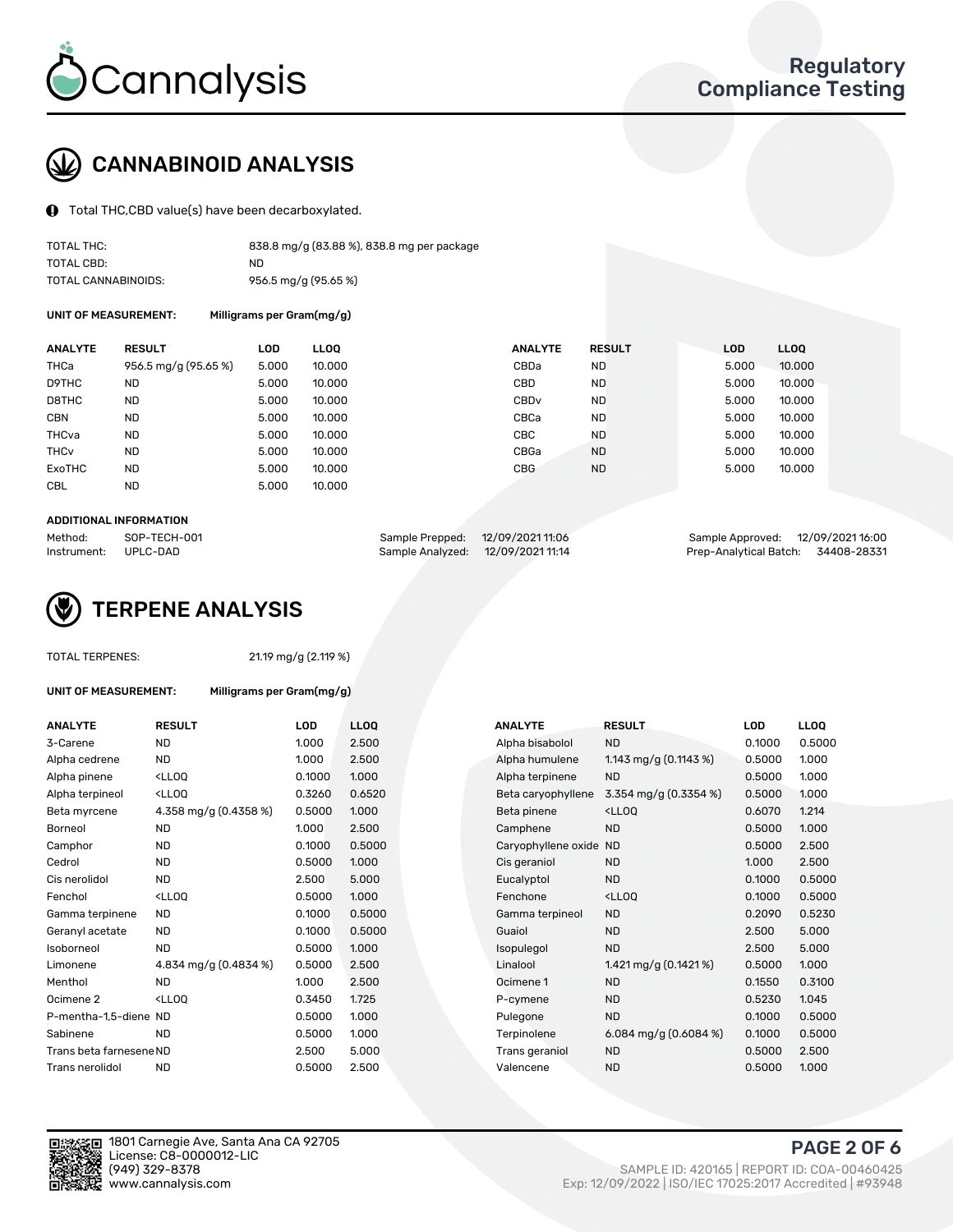

## Regulatory Compliance Testing

#### ADDITIONAL INFORMATION

Method: SOP-TECH-027 Sample Prepped: 12/07/2021 14:15 Sample Approved: 12/08/2021 12:17 Prep-Analytical Batch: 34371-28294



CHEMICAL RESIDUE ANALYSIS PASS

UNIT OF MEASUREMENT: Micrograms per Gram(ug/g)

| <b>ANALYTE</b>    | <b>RESULT</b> | LOD    | LL <sub>OO</sub> | <b>ACTION LEVEL</b> |      | <b>ANALYTE</b>      | <b>RESULT</b> | LOD    | <b>LLOQ</b> | <b>ACTION LEVEL</b> |      |
|-------------------|---------------|--------|------------------|---------------------|------|---------------------|---------------|--------|-------------|---------------------|------|
| Abamectin         | <b>ND</b>     | 0.0200 | 0.0400           | 0.1000              | Pass | Acephate            | <b>ND</b>     | 0.0200 | 0.0400      | 0.1000              | Pass |
| Acequinocyl       | <b>ND</b>     | 0.0200 | 0.0400           | 0.1000              | Pass | Acetamiprid         | <b>ND</b>     | 0.0200 | 0.0400      | 0.1000              | Pass |
| Aldicarb          | <b>ND</b>     | 0.0200 | 0.0400           | 0.0                 | Pass | Azoxystrobin        | <b>ND</b>     | 0.0200 | 0.0400      | 0.1000              | Pass |
| Bifenazate        | <b>ND</b>     | 0.0200 | 0.0400           | 0.1000              | Pass | <b>Bifenthrin</b>   | <b>ND</b>     | 0.0200 | 0.0400      | 3.000               | Pass |
| <b>Boscalid</b>   | <b>ND</b>     | 0.0200 | 0.0400           | 0.1000              | Pass | Carbaryl            | <b>ND</b>     | 0.0200 | 0.0400      | 0.5000              | Pass |
| Carbofuran        | <b>ND</b>     | 0.0200 | 0.0400           | 0.0                 | Pass | Chlorantraniliprole | <b>ND</b>     | 0.0200 | 0.0400      | 10.00               | Pass |
| Clofentezine      | <b>ND</b>     | 0.0200 | 0.0400           | 0.1000              | Pass | Coumaphos           | <b>ND</b>     | 0.0200 | 0.0400      | 0.0                 | Pass |
| Cyfluthrin        | <b>ND</b>     | 0.4000 | 1.000            | 2.000               | Pass | Cypermethrin        | <b>ND</b>     | 0.4000 | 1.000       | 1.000               | Pass |
| Daminozide        | <b>ND</b>     | 0.0200 | 0.0400           | 0.0                 | Pass | Diazinon            | <b>ND</b>     | 0.0200 | 0.0400      | 0.1000              | Pass |
| <b>Dichlorvos</b> | <b>ND</b>     | 0.0200 | 0.0400           | 0.0                 | Pass | Dimethoate          | <b>ND</b>     | 0.0200 | 0.0400      | 0.0                 | Pass |
| Dimethomorph      | <b>ND</b>     | 0.0200 | 0.0400           | 2.000               | Pass | Ethoprophos         | <b>ND</b>     | 0.0200 | 0.0400      | 0.0                 | Pass |
| Etofenprox        | <b>ND</b>     | 0.0200 | 0.0400           | 0.0                 | Pass | Etoxazole           | <b>ND</b>     | 0.0200 | 0.0400      | 0.1000              | Pass |
| Fenhexamid        | <b>ND</b>     | 0.0200 | 0.0400           | 0.1000              | Pass | Fenoxycarb          | <b>ND</b>     | 0.0200 | 0.0400      | 0.0                 | Pass |
| Fenpyroximate     | <b>ND</b>     | 0.0200 | 0.0400           | 0.1000              | Pass | Fipronil            | <b>ND</b>     | 0.0400 | 0.1000      | 0.0                 | Pass |
| Flonicamid        | <b>ND</b>     | 0.0200 | 0.0400           | 0.1000              | Pass | Fludioxonil         | <b>ND</b>     | 0.0200 | 0.0400      | 0.1000              | Pass |
| Hexythiazox       | <b>ND</b>     | 0.0200 | 0.0400           | 0.1000              | Pass | Imazalil            | <b>ND</b>     | 0.0200 | 0.0400      | 0.0                 | Pass |
| Imidacloprid      | <b>ND</b>     | 0.0200 | 0.0400           | 5.000               | Pass | Kresoxim methyl     | <b>ND</b>     | 0.0200 | 0.0400      | 0.1000              | Pass |
| Malathion         | <b>ND</b>     | 0.0200 | 0.0400           | 0.5000              | Pass | Metalaxyl           | <b>ND</b>     | 0.0200 | 0.0400      | 2.000               | Pass |
| Methiocarb        | <b>ND</b>     | 0.0200 | 0.0400           | 0.0                 | Pass | Methomyl            | <b>ND</b>     | 0.0200 | 0.0400      | 1.000               | Pass |
| Mevinphos         | <b>ND</b>     | 0.0200 | 0.0400           | 0.0                 | Pass | Myclobutanil        | <b>ND</b>     | 0.0200 | 0.0400      | 0.1000              | Pass |
| Naled             | <b>ND</b>     | 0.0200 | 0.0400           | 0.1000              | Pass | Oxamyl              | <b>ND</b>     | 0.0200 | 0.0400      | 0.5000              | Pass |
| Paclobutrazol     | <b>ND</b>     | 0.0200 | 0.0400           | 0.0                 | Pass | Permethrins         | <b>ND</b>     | 0.0400 | 0.1000      | 0.5000              | Pass |
| Phosmet           | <b>ND</b>     | 0.0200 | 0.0400           | 0.1000              | Pass | Piperonyl butoxide  | <b>ND</b>     | 0.0200 | 0.0400      | 3.000               | Pass |
| Prallethrin       | <b>ND</b>     | 0.0200 | 0.0400           | 0.1000              | Pass | Propiconazole       | <b>ND</b>     | 0.0200 | 0.0400      | 0.1000              | Pass |
| Propoxur          | <b>ND</b>     | 0.0200 | 0.0400           | 0.0                 | Pass | Pyrethrins          | <b>ND</b>     | 0.0200 | 0.0400      | 0.5000              | Pass |
| Pyridaben         | <b>ND</b>     | 0.0200 | 0.0400           | 0.1000              | Pass | Spinetoram          | <b>ND</b>     | 0.0200 | 0.0400      | 0.1000              | Pass |
| Spinosad          | <b>ND</b>     | 0.0300 | 0.0700           | 0.1000              | Pass | Spiromesifen        | <b>ND</b>     | 0.0200 | 0.0400      | 0.1000              | Pass |
| Spirotetramat     | <b>ND</b>     | 0.0200 | 0.0400           | 0.1000              | Pass | Spiroxamine         | <b>ND</b>     | 0.0200 | 0.0400      | 0.0                 | Pass |
| Tebuconazole      | <b>ND</b>     | 0.0200 | 0.0400           | 0.1000              | Pass | Thiacloprid         | <b>ND</b>     | 0.0200 | 0.0400      | 0.0                 | Pass |
| Thiamethoxam      | <b>ND</b>     | 0.0200 | 0.0400           | 5.000               | Pass | Trifloxystrobin     | <b>ND</b>     | 0.0200 | 0.0400      | 0.1000              | Pass |

### ADDITIONAL INFORMATION

Method: SOP-TECH-002 Sample Prepped: 12/07/202114:23 Sample Approved: 12/08/2021 11:42<br>Instrument: LC-MS/MS Sample Analyzed: 12/07/2021 14:25 Prep-Analytical Batch: 34375-28295 Prep-Analytical Batch: 34375-28295

PAGE 3 OF 6

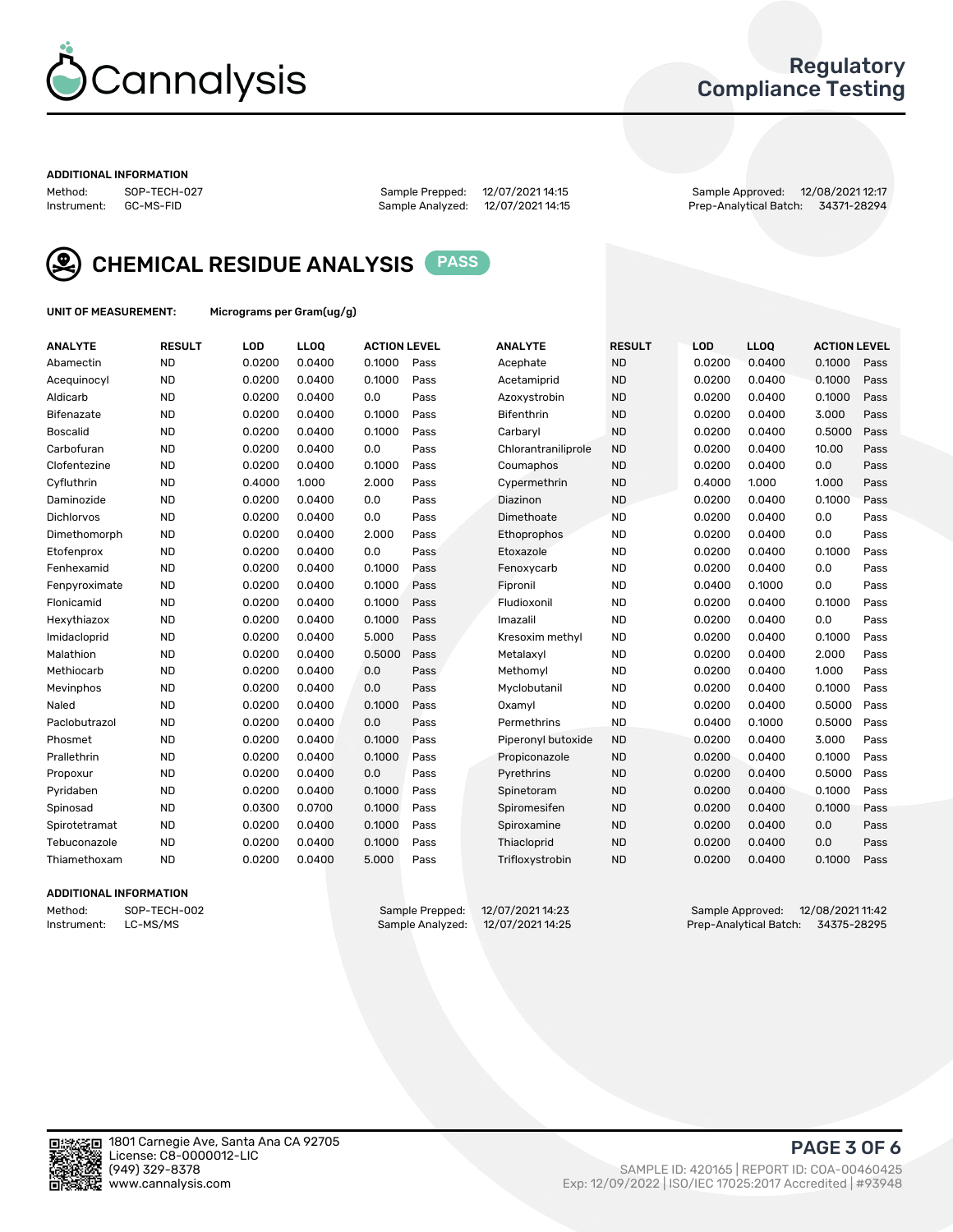

# CHEMICAL RESIDUE GC ANALYSIS PASS

| UNIT OF MEASUREMENT: | Micrograms |
|----------------------|------------|
|                      |            |

ver Gram(ug/g)

| <b>ANALYTE</b>                                          | <b>RESULT</b>            | LOD    | <b>LLOO</b> | <b>ACTION LEVEL</b> |                                     | <b>ANALYTE</b>                       | <b>RESULT</b> | LOD              | <b>LLOO</b>            | <b>ACTION LEVEL</b>             |      |
|---------------------------------------------------------|--------------------------|--------|-------------|---------------------|-------------------------------------|--------------------------------------|---------------|------------------|------------------------|---------------------------------|------|
| Captan                                                  | <b>ND</b>                | 0.1000 | 0.2000      | 0.7000              | Pass                                | Chlordane                            | <b>ND</b>     | 0.0109           | 0.0136                 | 0.0                             | Pass |
| Methyl parathion                                        | <b>ND</b>                | 0.0400 | 0.1000      | 0.0                 | Pass                                | <b>PCNB</b>                          | <b>ND</b>     | 0.0200           | 0.0400                 | 0.1000                          | Pass |
| Chlorfenapyr                                            | <b>ND</b>                | 0.0800 | 0.1000      | 0.0                 | Pass                                | Chlorpyrifos                         | <b>ND</b>     | 0.0800           | 0.1000                 | 0.0                             | Pass |
| <b>ADDITIONAL INFORMATION</b><br>Method:<br>Instrument: | SOP-TECH-010<br>GC-MS/MS |        |             |                     | Sample Prepped:<br>Sample Analyzed: | 12/07/2021 14:24<br>12/07/2021 14:26 |               | Sample Approved: | Prep-Analytical Batch: | 12/08/2021 10:09<br>34376-28297 |      |

## RESIDUAL SOLVENT ANALYSIS PASS

UNIT OF MEASUREMENT: Micrograms per Gram(ug/g)

| <b>ANALYTE</b>       | <b>RESULT</b> | <b>LOD</b> | <b>LLOO</b> | <b>ACTION LEVEL</b> |      | <b>ANALYTE</b>           | <b>RESULT</b>        | <b>LOD</b> | <b>LLOO</b> | <b>ACTION LEVEL</b> |      |
|----------------------|---------------|------------|-------------|---------------------|------|--------------------------|----------------------|------------|-------------|---------------------|------|
| Acetone              | <b>ND</b>     | 50.00      | 100.0       | 5000                | Pass | Acetonitrile             | <b>ND</b>            | 50.00      | 100.0       | 410.0               | Pass |
| Benzene              | <b>ND</b>     | 0.5000     | 1.000       | 1.000               | Pass | <b>Butane</b>            | $123.7 \text{ uq/q}$ | 50.00      | 100.0       | 5000                | Pass |
| Chloroform           | <b>ND</b>     | 0.5000     | 1.000       | 1.000               | Pass | Ethanol                  | <b>ND</b>            | 50.00      | 100.0       | 5000                | Pass |
| <b>Ethyl Acetate</b> | <b>ND</b>     | 50.00      | 100.0       | 5000                | Pass | <b>Ethyl Ether</b>       | <b>ND</b>            | 50.00      | 100.0       | 5000                | Pass |
| Ethylene oxide       | <b>ND</b>     | 0.5000     | 1.000       | 1.000               | Pass | Heptane                  | <b>ND</b>            | 50.00      | 100.0       | 5000                | Pass |
| Hexane               | <b>ND</b>     | 50.00      | 100.0       | 290.0               | Pass | <b>Isopropyl Alcohol</b> | <b>ND</b>            | 50.00      | 100.0       | 5000                | Pass |
| Methanol             | <b>ND</b>     | 50.00      | 100.0       | 3000                | Pass | Methylene chloride       | <b>ND</b>            | 0.5000     | 1.000       | 1.000               | Pass |
| Pentane              | <b>ND</b>     | 50.00      | 100.0       | 5000                | Pass | Propane                  | <b>ND</b>            | 50.00      | 200.0       | 5000                | Pass |
| Toluene              | <b>ND</b>     | 50.00      | 100.0       | 890.0               | Pass | Xylenes                  | <b>ND</b>            | 50.08      | 100.0       | 2170                | Pass |
| Trichloroethylene    | <b>ND</b>     | 0.5000     | 1.000       | 1.000               | Pass | 1.2-Dichloroethane       | <b>ND</b>            | 0.5000     | 1.000       | 1.000               | Pass |

#### ADDITIONAL INFORMATION

|         | ADDITIONAL INFORMATION   |                                   |                                    |  |
|---------|--------------------------|-----------------------------------|------------------------------------|--|
| Method: | SOP-TECH-021             | Sample Prepped: 12/07/2021 12:45  | Sample Approved: 12/08/2021 10:20  |  |
|         | Instrument: HS-GC-MS/FID | Sample Analyzed: 12/07/2021 13:36 | Prep-Analytical Batch: 34366-28293 |  |



UNIT OF MEASUREMENT: Cycle Threshold (Ct)

| <b>ANALYTE</b>                        | <b>RESULT</b>          | LOD   | <b>LLOO</b> | <b>ACTION LEVEL</b> |                  | <b>ANALYTE</b> | <b>RESULT</b> | LOD              | <b>LLOO</b>      |     | <b>ACTION LEVEL</b> |
|---------------------------------------|------------------------|-------|-------------|---------------------|------------------|----------------|---------------|------------------|------------------|-----|---------------------|
| A.fumigatus                           | <b>ND</b>              | 33.00 | 0.0         | 0.0                 | Pass             | A. flavus      | <b>ND</b>     | 33.00            | 0.0              | 0.0 | Pass                |
| A. niger                              | <b>ND</b>              | 33.00 | 0.0         | 0.0                 | Pass             | A. terreus     | <b>ND</b>     | 33.00            | 0.0              | 0.0 | Pass                |
| <b>STEC</b>                           | <b>ND</b>              | 33.00 | 0.0         | 0.0                 | Pass             | Salmonella spp | <b>ND</b>     | 33.00            | 0.0              | 0.0 | Pass                |
|                                       | ADDITIONAL INFORMATION |       |             |                     |                  |                |               |                  |                  |     |                     |
| SOP-TECH-016, SOP-TECH-022<br>Method: |                        |       |             | Sample Prepped:     | 12/08/2021 09:22 |                |               | Sample Approved: | 12/08/2021 13:27 |     |                     |

Instrument: qPCR Sample Analyzed: 12/08/2021 09:22 Prep-Analytical Batch: 34373-28306

PAGE 4 OF 6

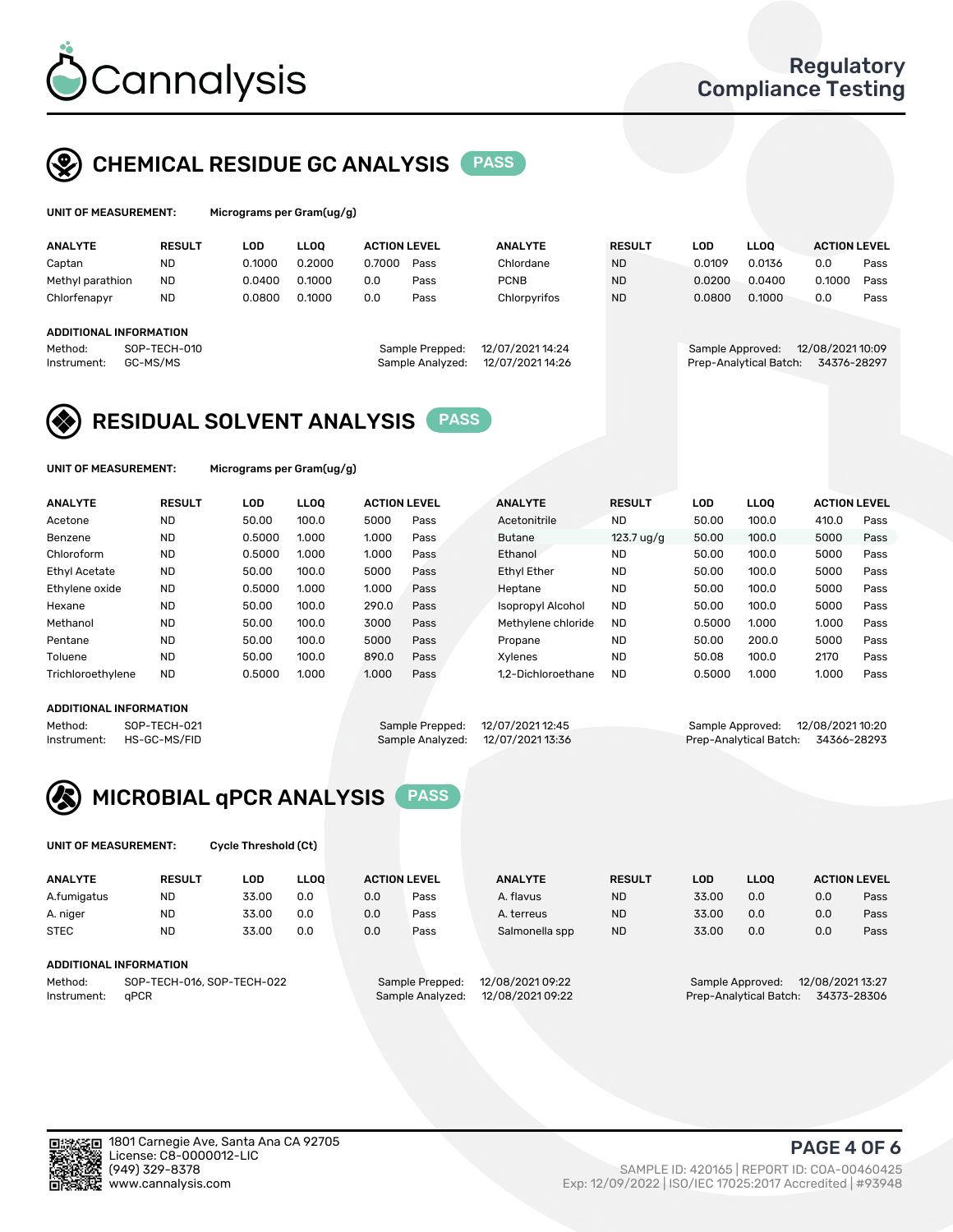



| UNIT OF MEASUREMENT:                                    |                            | Micrograms per Gram(ug/g)      |             |                                     |                                      |               |            |                                            |                                 |
|---------------------------------------------------------|----------------------------|--------------------------------|-------------|-------------------------------------|--------------------------------------|---------------|------------|--------------------------------------------|---------------------------------|
| <b>ANALYTE</b>                                          | <b>RESULT</b>              | <b>LOD</b>                     | <b>LLOO</b> | <b>ACTION LEVEL</b>                 | <b>ANALYTE</b>                       | <b>RESULT</b> | <b>LOD</b> | LLOO <sup>1</sup>                          | <b>ACTION LEVEL</b>             |
| Arsenic                                                 | <b>ND</b>                  | 0.0120                         | 0.1000      | 0.2000<br>Pass                      | Cadmium                              | <b>ND</b>     | 0.0072     | 0.0500                                     | 0.2000<br>Pass                  |
| Lead                                                    | <b>ND</b>                  | 0.0068                         | 0.0500      | 0.5000<br>Pass                      | Mercury                              | <b>ND</b>     | 0.0060     | 0.0500                                     | 0.1000<br>Pass                  |
| <b>ADDITIONAL INFORMATION</b><br>Method:<br>Instrument: | SOP-TECH-013<br>ICP-MS     |                                |             | Sample Prepped:<br>Sample Analyzed: | 12/07/2021 14:25<br>12/08/2021 13:11 |               |            | Sample Approved:<br>Prep-Analytical Batch: | 12/08/2021 19:08<br>34367-28317 |
|                                                         | <b>MYCOTOXINS ANALYSIS</b> |                                |             | <b>PASS</b>                         |                                      |               |            |                                            |                                 |
| UNIT OF MEASUREMENT:                                    |                            | Micrograms per Kilogram(ug/kg) |             |                                     |                                      |               |            |                                            |                                 |
| <b>ANALYTE</b>                                          | <b>RESULT</b>              | LOD                            | <b>LLOO</b> | <b>ACTION LEVEL</b>                 | <b>ANALYTE</b>                       | <b>RESULT</b> | <b>LOD</b> | <b>LLOO</b>                                | <b>ACTION LEVEL</b>             |

| Aflatoxin B1            | <b>ND</b> | 1.000 | 2.000           |                  | N/A  | Aflatoxin B2 | <b>ND</b>        | 2.000            | 5.000 |       | N/A  |
|-------------------------|-----------|-------|-----------------|------------------|------|--------------|------------------|------------------|-------|-------|------|
| Aflatoxin G1            | <b>ND</b> | 2.000 | 5.000           |                  | N/A  | Aflatoxin G2 | <b>ND</b>        | 2.000            | 5.000 |       | N/A  |
| <b>Total Aflatoxins</b> | <b>ND</b> | 10.00 | 14.00           | 20.00            | Pass | Ochratoxin A | <b>ND</b>        | 1.000            | 2.000 | 20.00 | Pass |
|                         |           |       |                 |                  |      |              |                  |                  |       |       |      |
| ADDITIONAL INFORMATION  |           |       |                 |                  |      |              |                  |                  |       |       |      |
| SOP-TECH-020<br>Method: |           |       | Sample Prepped: | 12/07/2021 14:24 |      |              | Sample Approved: | 12/08/2021 18:13 |       |       |      |

Instrument: LC-MS/MS Sample Analyzed: 12/07/2021 14:25 Prep-Analytical Batch: 34374-28296

#### FILTH & FOREIGN MATERIAL ANALYSIS PASS Q

UNIT OF MEASUREMENT: Filth and Foreign Matter (%, #/3g)

| <b>ANALYTE</b>                                                                        | <b>RESULT</b> | LOD | <b>LLOO</b> | <b>ACTION LEVEL</b> |                                     | <b>ANALYTE</b>                       | <b>RESULT</b> | LOD | <b>LLOO</b>                                | <b>ACTION LEVEL</b>             |      |
|---------------------------------------------------------------------------------------|---------------|-----|-------------|---------------------|-------------------------------------|--------------------------------------|---------------|-----|--------------------------------------------|---------------------------------|------|
| IF RH ME                                                                              | <b>ND</b>     | 0.0 | 0.0         | 1.000               | Pass                                | <b>IFM</b>                           | <b>ND</b>     | 0.0 | 0.0                                        | 25.00                           | Pass |
| Mold                                                                                  | <b>ND</b>     | 0.0 | 0.0         | 25.00               | Pass                                | <b>SSCD</b>                          | <b>ND</b>     | 0.0 | 0.0                                        | 25.00                           | Pass |
| ADDITIONAL INFORMATION<br>SOP-TECH-009<br>Method:<br>Instrument:<br>Visual Inspection |               |     |             |                     | Sample Prepped:<br>Sample Analyzed: | 12/07/2021 17:05<br>12/07/2021 17:05 |               |     | Sample Approved:<br>Prep-Analytical Batch: | 12/07/2021 17:10<br>34383-28302 |      |